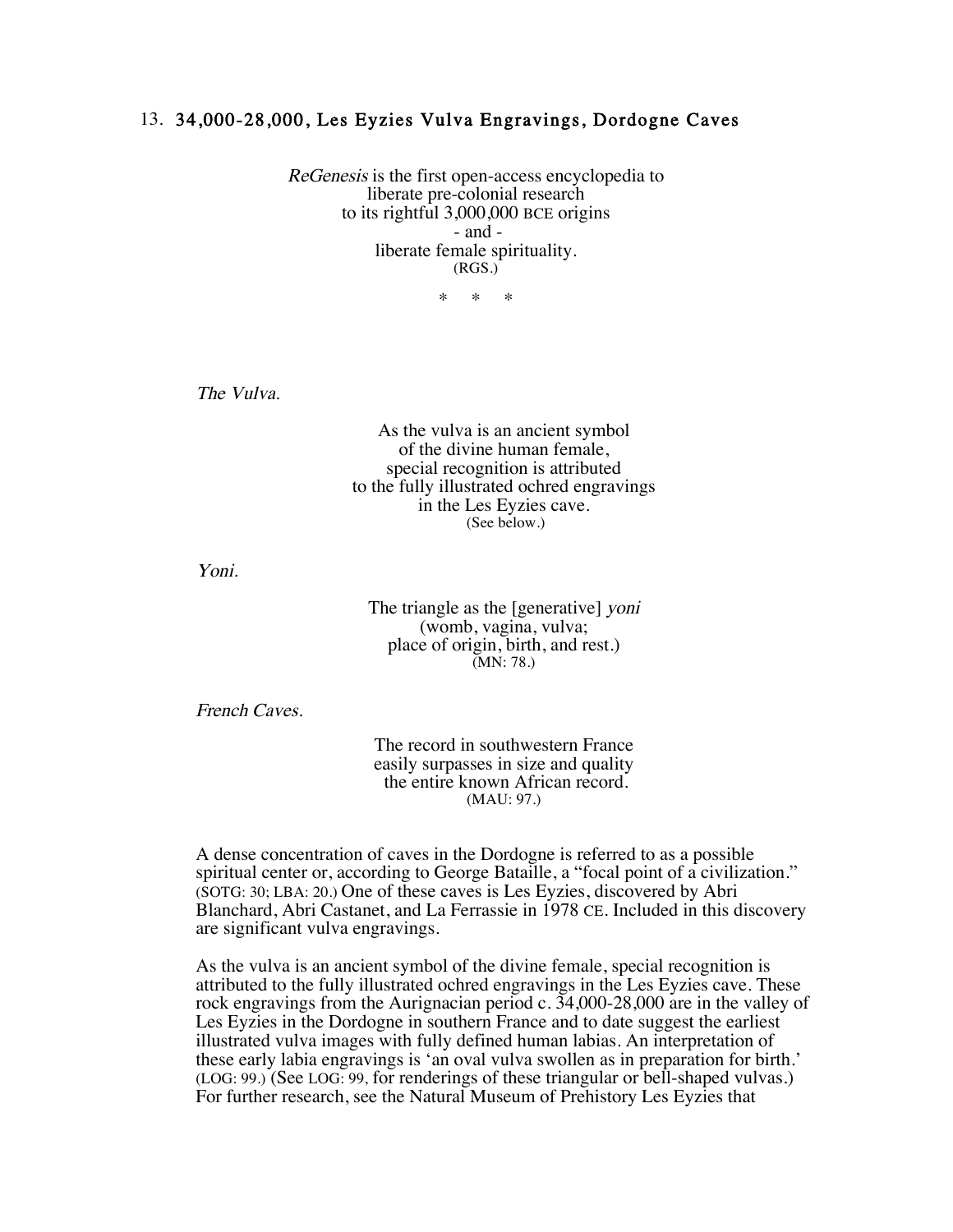contains one the finest Magdalenian collections in the world as well as a unique Ice Age collection.

In 'An Engraved Bone Fragment from, c. 70,000-Year-Old Middle Stone Age Levels at Blombos Cave, South Africa: Implications for the Origin of Symbolism and Language,' Francesco d'Errico, Christopher Henshilwood, and Peter Nilssen clearly state that the 'cut marks are typically V shaped' (EB: 314). They add that, 'such engraving was a symbolic act with symbolic meaning' and evidence an articulate oral language that was most likely acquired or learned through 'linguistic communication rather than by observation or mimicry (EB: 309, 317, (RGS). (RGS: 70,000, Blombos Cave and V Shaped Engraving).

Paleolithic human or divine female iconography in caves, including the V and the vulva are sacred systems that illustrate a ritual connection to the earth (or ochre) and the cave is the Mother (GOH: 27-8): the cave is the womb.

By the Upper Paleolithic, when the bodies of the dead were coated in ochre, shells and ivory and bone ornaments were deposited in graves, E. O. James suggests that in addition to the ocherous symbolic blood, shells, cowries among them, accompanied the dead precisely because they resemble the shape of the female labia and thus figured in a 'life-giving rite' for the dead, a birth after death (P: 28-29). Like the cupmark, the shell would not only be part of the burial of the dead for millennia, it also would serve to invoke the goddess. Though the figures of the goddess and the sacred precincts, caves and rock shelters, we can begin to rediscover the human beings who inhabited the European continents between 30,000 BCE and the start of the Neolithic era twenty thousand years later and, perhaps, recover their spirituality (SOTG: 30). (P: 28-29.)

Campbell's discussion of the bindu and yantras expands on the vocabulary of V pubic triangle symbology.

Among the best known of those Indian tantric diagrams known as yantras, designed to inspire and support meditation, that explicit symbol of female energy in its generative role. This triangle is an adaptation of the prominent genital triangle of the typical Neolithic female statuette. The dot is known as the bindu, the 'drop' (which, like a drop of oil in water, expands), and the triangle as the *yoni* (womb, vagina, vulva; place of origin, birth, and rest). As contemplated by the *Sakti* worshiper, what whole sign is of the Goddess, alone, as *maya-sakti-devi*, in the sense of those earliest Neolithic figurines, recognized and interpreted by Gimbutas, of the goddess 'absolute and single in her generative role,' at once the cause and the substance (like the spider in its web) of this universe and its life (MN: 78).

Further Paleolithic research: 1,000,000-10,000, Paleolithic Overview; 1,000,000- 50,000, Early (Lower) Paleolithic Age; 50,000-10,000, Late (Upper) Paleolithic Age; 50,000-30,000, Mousterian Age; 30,000-25,000, Aurignacian Age; 30,000- 25,000 Goddess of Willendorf, Austria; 25,000-20,000, Gravettian Age; 25,000- 20,000, Goddess of Laussel; 24,000, Dolni Vestonice; 23,000, Goddess of Lespugue; 22,000, Maiden with Hood from Brassempouy; 20,000-15,000, Solutrean Age; 15,000-10,000, Magdalenian Age; 15,000-12,000, Lascaux Cave; 13,000-11,000, Altamira Cave; and 12,000, Pamukkale/Hierapolis, Anatolia (Central Turkey). (RGS.)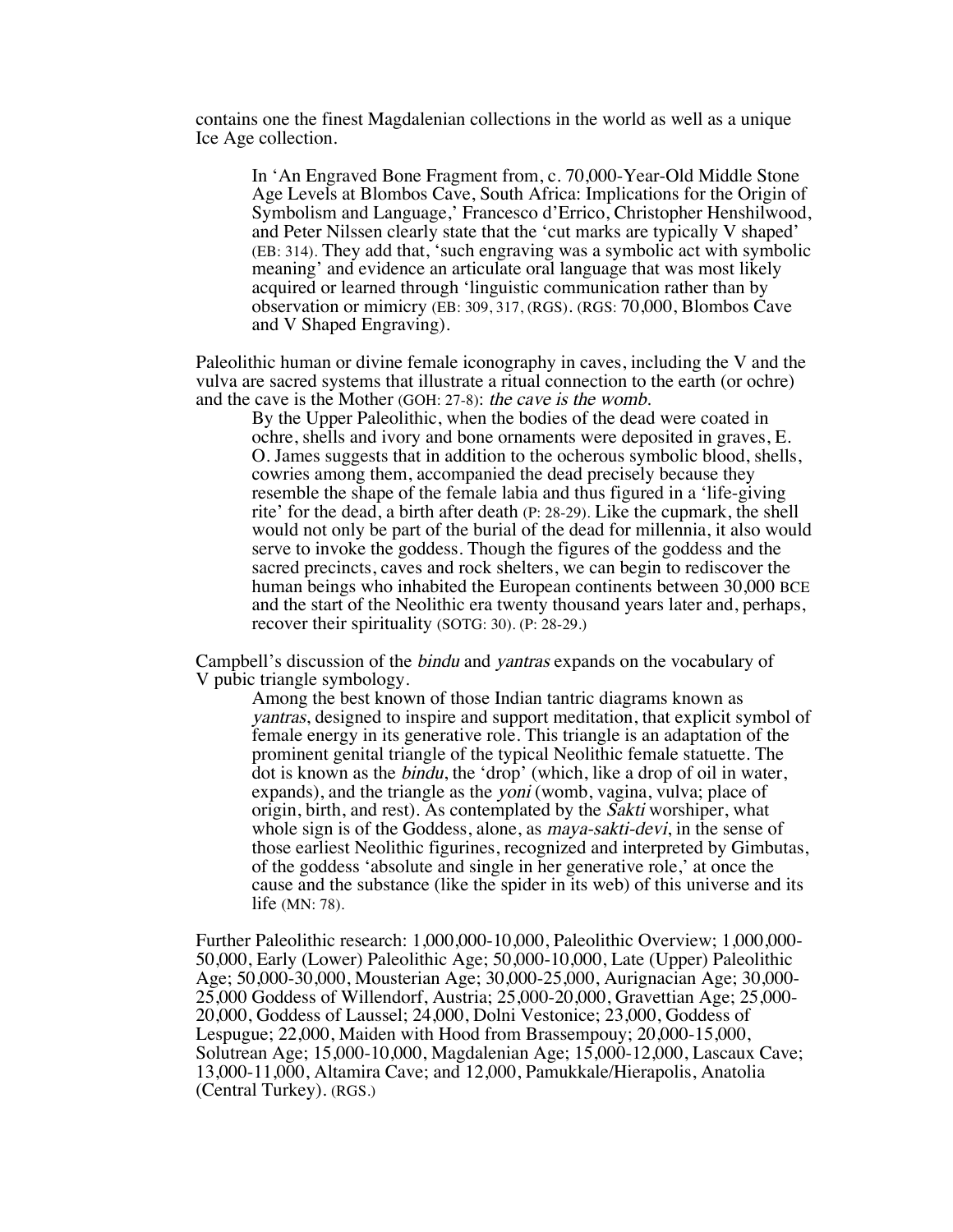Further research on vulva images: 31,000, Chauvet Cave and Vulva Engravings; 30,000-25,000, Aurignacian Age; 30,000-25,000, Goddess of Willendorf, Austria; 25,000-20,000, Goddess of Laussel; 5300-4300, Climactic Phase and Script in Old Europe; 3000-2000, Cycladic Goddesses; 2600-2000, Early Bronze Age, Crete, Chthonian; and 400, Celtic Sheela-na-gig. (RGS.) \* \* For additional CE information, see the illustration of a 1600 c. vulva labyrinth design in: Bord, Janet. Mazes and Labyrinths of the World. New York, NY: Dutton, 1976. 85, Fig. 127. (MLW.)

Further V/triangle/vulvic research: 70,000, Blombos Cave; 31,000, Chauvet Cave and Vulva Engravings; 30,000-25,000, The Aurignacian Age; 30,000, Labyrinths, Spirals, and Meanders; 30,000-25,000, Goddess of Willendorf, Austria; 8000/7000-5000, Early Neolithic; 7000-5000, Early Neolithic Crete; 5500-3500, Cucuteni (Tripolye) Culture, Eastern Europe; 5300-4300, Climactic Phase and Script in Old Europe; 4000-3000, Locmariaquer, Brittany Hook Symbology; 4000-3500, Gavrinis, Brittany France; 2000, Asherah; 1900-1800, Dawning of the African Alphabet and the Aniconic Goddess Triangle; 1790-1700, Goddess of Kultepe, Anatolia; 1500, Lachish Ewer, Triangle, and Menorah; and 800, Tanit (Also Taanit, Ta'anit, Tannit, or Tannin). (RGS.)

Further research on symbolic systems including the V/triangle/vulvic cave engravings and gender emergence:

- Caldwell, Duncan. "Supernatural Pregnancies: Common Features and New Ideas Concerning Upper Paleolithic Feminine Imagery." Arts & Cultures. Geneva, Switzerland: Barbier-Mueller Museums, 2010. 52- 75. (SPC.)
- Clottes, Jean, and J. David Lewis-Williams. The Shamans of Prehistory: Trance and Magic in the Painted Caves. Trans. Sophie Hawkes. New York, NY: Harry N. Abrams, 1998. (SOP.)
- Conroy, L. P. "Female Figurines of the Upper Paleolithic and the Emergence of Gender." Women in Archaeology: A Feminist Critique. Eds. Hilary du Cros and Laurajane Smith. Canberra, Australia: Dept. of Prehistory, Research School of Pacific Studies, Australian National University, 1993. 153-160. (FF.)
- Jabr, Ferris. "Ars Longa." New York Times Magazine, Dec. 7, 2014: 18, 20. (ARSL.)
- Joan, Eahr Amelia. "Ochre's Living Lineage: The Gyne-Morphic Bloodline of Spirituality." Publication, 2018. (OLL.)
- Lewis-Williams, David J. The Mind in the Cave: Consciousness and the Origins of Art. London, England: Thames and Hudson, 2002. (MIC.)
- Marler, Joan, and Miriam R. Dexter, Eds. Signs of Civilization: Neolithic Symbol System of Southeast Europe. Novi Sad, Hungary: Institute of Archaeomythology, 2009. (SC.)
- Marshack, Alexander. "On Paleolithic Ochre and the Early Uses of Color and Symbols." Current Anthropology 22.2 (Apr. 1981): 188-191. (POE.)
- McCoid, Catherine Hodge and LeRoy D. McDermott. "Toward Decolonizing Gender." American Anthropologist 98.2 (Jun. 1996): 319-326. (TDG.)
- Rubin, Alissa J. "A Mirror of Subterranean Wonders: Replica of Chauvet Cave Bristles with Lifelike Paintings." New York Times, Apr. 25, 2015: C1-C2. (MSW.)
- Tedlock, Barbara. The Woman in the Shaman's Body: Reclaiming the Feminine in Religion and Medicine. New York, NY: Bantam Books, 2005. (WSB.)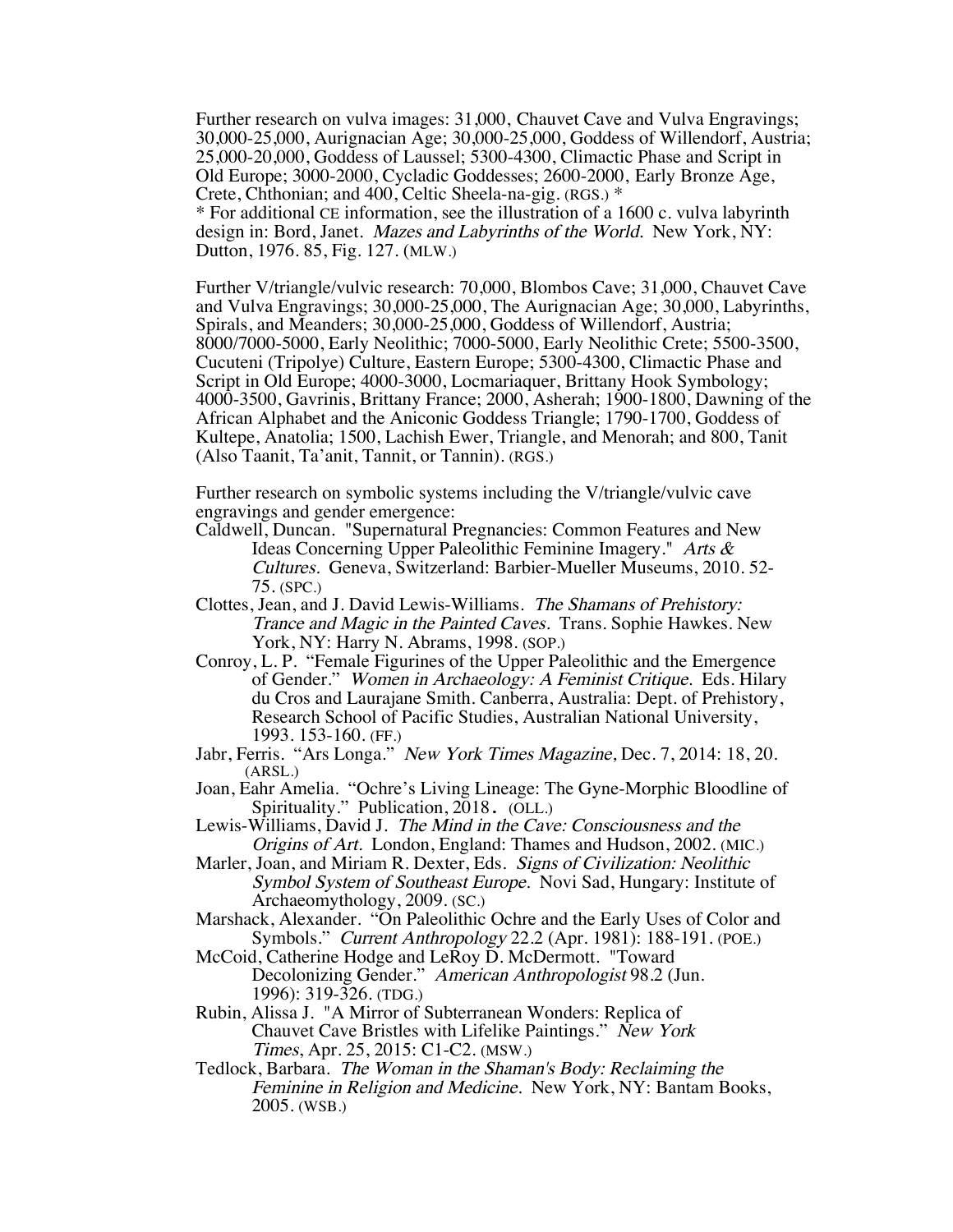For further considerations of cave wall murals and ritual inscriptions:

Bataille, Georges. Lascaux; Or, The Birth of Art: Prehistoric Painting. The Great Centuries of Painting. Lausanne, Switzerland: 1955. (LBA.)

Bisson, Michael S. and Pierre Bolduc. "Previously Undescribed Figurines from the Grimaldi Caves." Current Anthropology 35.4 (Aug.-Oct. 1994): 458-468. (PU.)

Clottes, Jean. "Paleolithic Cave Art of France." Bradshaw Foundation (1995) Jun. 29, 2008 Perspective." Sub-Stance 30.1/2 (2001): 28-54. (EI.)

Pfeiffer, John E. The Creative Explosion: An Inquiry into the Origins of Art and Religion. New York, NY: Harper & Row, 1982. (TCE.)

Wildgen, Wolfgang. "The Paleolithic Origins of Art, Its Dynamic and Topological Aspects, and the Transition to Writing." Semiotic Evolution and the Dynamics of Culture. Eds. Bax, Marcel, Barend van Heusden, and Wolfgang Wildgen. Bern, Switzerland: Peter Lang, 2004. 128-132. (PO.)

Further research indicates that ancient cave artists who made the hand stencils 'were predominately female':

Snow, Dean. "Sexual Dimorphism in European Upper Paleolithic Cave Art." American Antiquity 78.4 (Oct. 2013): 746-761. (SDE.)

IMAGE: AURIGNACIAN VULVA FROM THE VALLEY OF VÉZÈRE: DORDOGNE, FRANCE.

PHOTO: © GSA. DESCRIPTION: AURIGNACIAN INCISED VULVA IN STONE FROM CAVES IN THE VALLEY OF VÉZÈRE: DORDOGNE, FRANCE.

SLIDE LOCATION NEO. PAL. FRANCE, SHEET 2, ROW 4, SLEEVE 4, SLIDE #19, c. 30,000 BCE.

CU\_NPF\_S2\_R4\_SL4\_S19.jpeg

ON LOCATION: HAUTE GARGONNE, FRANCE: MUSÉE DES ANTIQUITÉS NATIONALES. (SAINT-GERMAIN-EN-LAYE, FRANCE IS JUST OUTSIDE OF PARIS.) NOTE 1: "THE TRIANGLE AS THE [GENERATIVE] YONI (WOMB, VAGINA, VULVA; PLACE OF ORIGIN, BIRTH, AND REST) (MN: 78)."

NOTE 2: FIELDWORK PROJECT 1982-1989.

PHOTO NOTE: SEE THE NEW NATURAL MUSEUM OF PREHISTORY LES EYZIES IN THE VILLAGE OF LES EYZIES AS IT CONTAINS ONE THE FINEST ICE AGE AND MAGDALENIAN COLLECTIONS IN THE WORLD.

IMAGE: AURIGNACIAN VULVAS, VALLEY OF VÉZÈRE: DORDOGNE, FRANCE. SLIDE LOCATION OCHRE DISK LABELED SWOLLEN VULVAS, SHEET , ROW , SLEEVE , SLIDE # , c. 30,000 BCE. IMAGE: AURIGNACIAN VULVAS, VALLEY OF VÉZÈRE: DORDOGNE, FRANCE. PHOTO: © GSA. DESCRIPTION: AURIGNACIAN INCISED STONE VULVAS FROM CAVES IN THE VALLEY OF VÉZÈRE: DORDOGNE, FRANCE. PHOTO: © GSA. DESCRIPTION: SLIDE LOCATION OCHRE DISK LABELED SWOLLEN VULVAS, SHEET , ROW , SLEEVE , SLIDE # , c. 30,000 BCE. ON LOCATION: GLOBAL RESEARCH. PHOTO NOTE: ILLUSTRATION. NOTE 1: "THE TRIANGLE AS THE [GENERATIVE] YONI (WOMB, VAGINA, VULVA; PLACE OF ORIGIN, BIRTH, AND REST) (MN: 78)." PHOTO NOTE: ILLUSTRATOR , TAMARA THEBERT.

IMAGE: DORDOGNE DEITIES: DORDOGNE, FRANCE. PHOTO: © GSA. DESCRIPTION: TWO DORDOGNE DEITIES: "VENUS" OF TURSAC AND "VENUS" OF SIREUIL. SLIDE LOCATION NEO. PAL. FRANCE, SHEET 5, ROW 2, SLEEVE 5, SLIDE #10, c. 25,000 BCE.

CU\_NPF\_S5\_R2\_SL5\_S10.jpg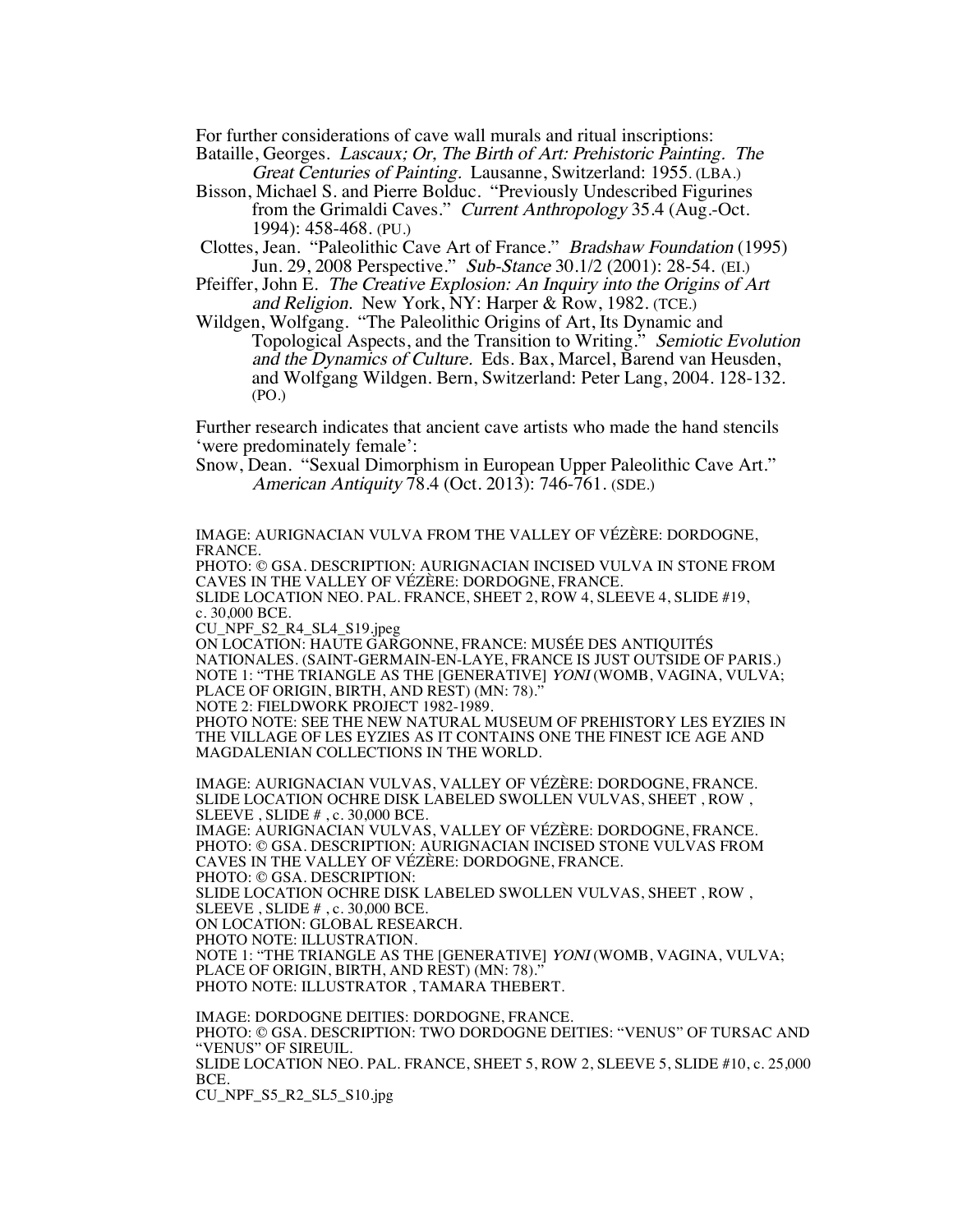SHOT ON LOCATION: MUSÉE DES ANTIQUITÉS NATIONALES: SAINT-GERMAIN-EN-LAYE, FRANCE, JUST OUTSIDE OF PARIS. NOTE 1: "NOT ONLY HAS THIS FRENCH AREA BEEN REFERRED TO AS A SPIRITUAL

CENTER, BUT ACCORDING TO G. BATAILLE, IT WAS ALSO 'A FOCAL POINT OF A CIVILIZATION (LBA: 20).'"

NOTE 2: FIELDWORK PROJECT 1983-1989.

IMAGE: DORDOGNE DEITIES: DORDOGNE, FRANCE. PHOTO: © GSA. DESCRIPTION: TWO DORDOGNE DEITIES. SLIDE LOCATION NEO. PAL. FRANCE, SHEET 5, ROW 3, SLEEVE 3, SLIDE #13, c. 25,000 BCE.

CU\_NPF\_S5\_R3\_SL3\_S13.jpg

SHOT ON LOCATION: MUSÉE DES ANTIQUITÉS NATIONALES: SAINT-GERMAIN-EN-LAYE, FRANCE, JUST OUTSIDE OF PARIS.

NOTE 1: "NOT ONLY HAS THIS FRENCH AREA BEEN REFERRED TO AS A SPIRITUAL CENTER, BUT ACCORDING TO G. BATAILLE, IT WAS ALSO 'A FOCAL POINT OF A CIVILIZATION (LBA: 20).'"

NOTE 2: FIELDWORK PROJECT 1983-1989.

IMAGE: DORDOGNE DEITIES: DORDOGNE, FRANCE. PHOTO: © GSA. DESCRIPTION: TWO DORDOGNE DEITIES: "VENUS" OF TURSAC AND "VENUS" OF SIREUIL. SLIDE LOCATION NEO. PAL. FRANCE, SHEET 5, ROW 2, SLEEVE 5, SLIDE #10, c. 25,000 BCE.

CU\_NPF\_S5\_R2\_SL5\_S10.jpg

SHOT ON LOCATION: MUSÉE DES ANTIQUITÉS NATIONALES: SAINT-GERMAIN-EN-LAYE, FRANCE, JUST OUTSIDE OF PARIS.

NOTE 1: "NOT ONLY HAS THIS FRENCH AREA BEEN REFERRED TO AS A SPIRITUAL CENTER, BUT ACCORDING TO G. BATAILLE, IT WAS ALSO 'A FOCAL POINT OF A CIVILIZATION (LBA: 20).'"

NOTE 2: FIELDWORK PROJECT 1983-1989.

IMAGE: AURIGNACIAN VULVA IN STONE: LA FERRASSIE, FRANCE. PHOTO: © GSA. DESCRIPTION: INCISED AURIGNACIAN VULVA IN STONE, LA FERRASSIE, FRANCE. SLIDE LOCATION NEO. PAL. FRANCE, SHEET 2, ROW 4, SLEEVE 3, SLIDE #18, c. 34,000-28,000 BCE. CU\_NPF\_S2\_R4\_SL3\_S18.jpg

SHOT ON LOCATION: THE MUSEUM OF NATURAL HISTORY: NEW YORK, NY. NOTE 1: "THE TRIANGLE AS THE [GENERATIVE] YONI (WOMB, VAGINA, VULVA; PLACE OF ORIGIN, BIRTH, AND REST) (MN: 78)." NOTE 2: FIELDWORK PROJECT 1993. PHOTO NOTE: SEE THE NEW NATURAL MUSEUM OF PREHISTORY LES EYZIES IN THE VILLAGE OF LES EYZIES AS IT CONTAINS ONE THE FINEST ICE AGE AND

MAGDALENIAN COLLECTIONS IN THE WORLD.

PHOTO NOTE: FOR FURTHER RESEARCH AND IMAGES:

RESOURCE: (MUSEUM ART RESOURCE.)

RESOURCE: (BRITISH MUSEUM: LONDON, ENGLAND.) RESOURCE: (ARCHAEOLOGY, ARCHITECTURE & ART.)

IMAGE: CARVED VULVA, TREE – OF – LIFE AND BULL: BABYLONIA. PHOTO: © GSA. DESCRIPTION: PLAQUE OF A BULL, TRIANGLE (VULVA) AND TREE OF LIFE DEDICATED TO BABYLONIAN GULA (ALSO KNOWN AS NIN-DIN-DUNG): RENOWNED HEALING GODDESS WHO RESTORES LIFE. SLIDE LOCATION NEAR EAST, SHEET 3, ROW 1, SLEEVE 3, SLIDE #18, 1110-900 BCE. CU\_NEA\_S3\_R1\_SL3\_S18.jpg SHOT ON LOCATION: BRITISH MUSEUM: LONDON, ENGLAND. NOTE 1: (CDBL: 108-9.) NOTE 2: FIELDWORK PROJECT 1998-2002.

IMAGE: MEGALITH TOMB WITH TRIANGULAR (VULVA) AT THE ENTRANCE: FRANCE.